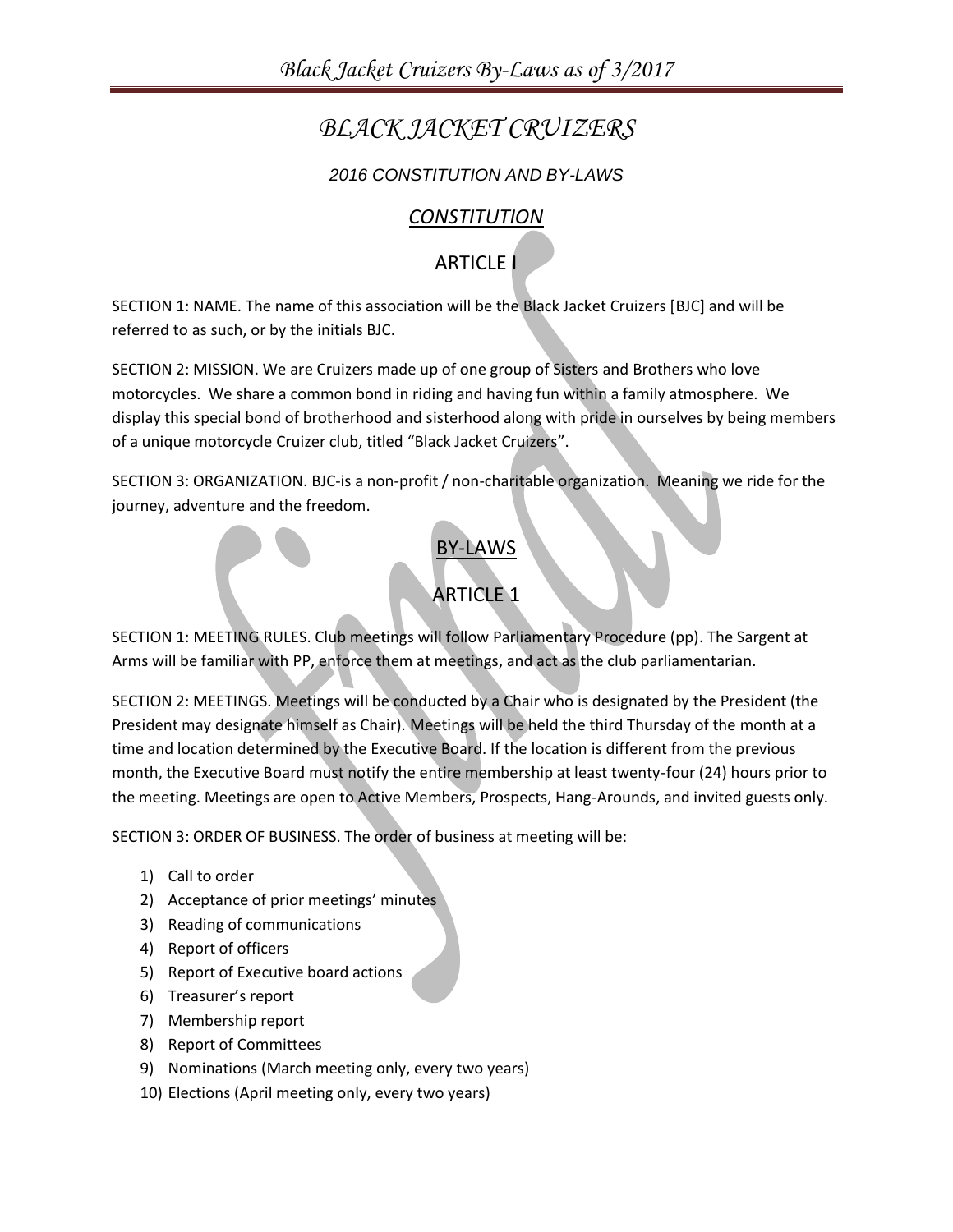- 11) Old business
- 12) New business
- 13) Good of the club (announcements)
- 14) Adjournment

### ARTICLE II

SECTION 1: STRUCTURE. BJC has five officer positions: President, Vice President, Sergeant at Arms, Public Relations Officer and Treasurer. The membership is comprised of Active Members and Prospects. All elected officers must be Active Members. The President may also appoint Committee Chairs, Committee Members, Event Chairs, Chaplains, and Road Captains. An Executive Board exists and is comprised of the five (5) elected officers.

SECTION 2: QUORUM. A quorum will consist of at least two (2) Elected Officers and at least 2/3 active Members. No club voting will take place without a quorum.

SECTION 3: VOTING. Only Active members, in good standing may vote. Members must be present to vote, there is no proxy voting and members cannot cast votes over a phone or by other communication methods (e-mail, texting, letters, etc.). Normal voting on motions will be by simple majority. The Chair will ask for all "Ayes" in favor, and "Nays" against. Any member may ask for a "show of hands" if they feel the vote was too close to call a roll call vote may be necessary to make certain only Active Members are voting.

Section 4: Starting/introducing of a Chapter Club: TBD

# ARTICLE III

SECTION 1: OFFICERS. The club officers will consist of a President, Vice-President, Treasurer, PRo and Sergeant at Arms.

SECTION 2: ELECTIONS. Elections will be held biennially (every two years) during the April meeting. Nominations for elected positions will be taken at the March meeting. No nominations will be accepted at the April meeting. Only members who were nominated at the March meeting will be eligible candidates for office, there is no write-in voting. In the event of an unforeseen situation Executive Board will decide the best method to handle conflict. The PRo will conduct the election which will be by secret ballot. Only the names of the nominated candidates will appear on the ballot. All Active Members present receive one ballot (including the Chair). In the case of a tie, a re-vote will occur for that position only. In case of a second tie, the Chair will cast a tie breaking vote.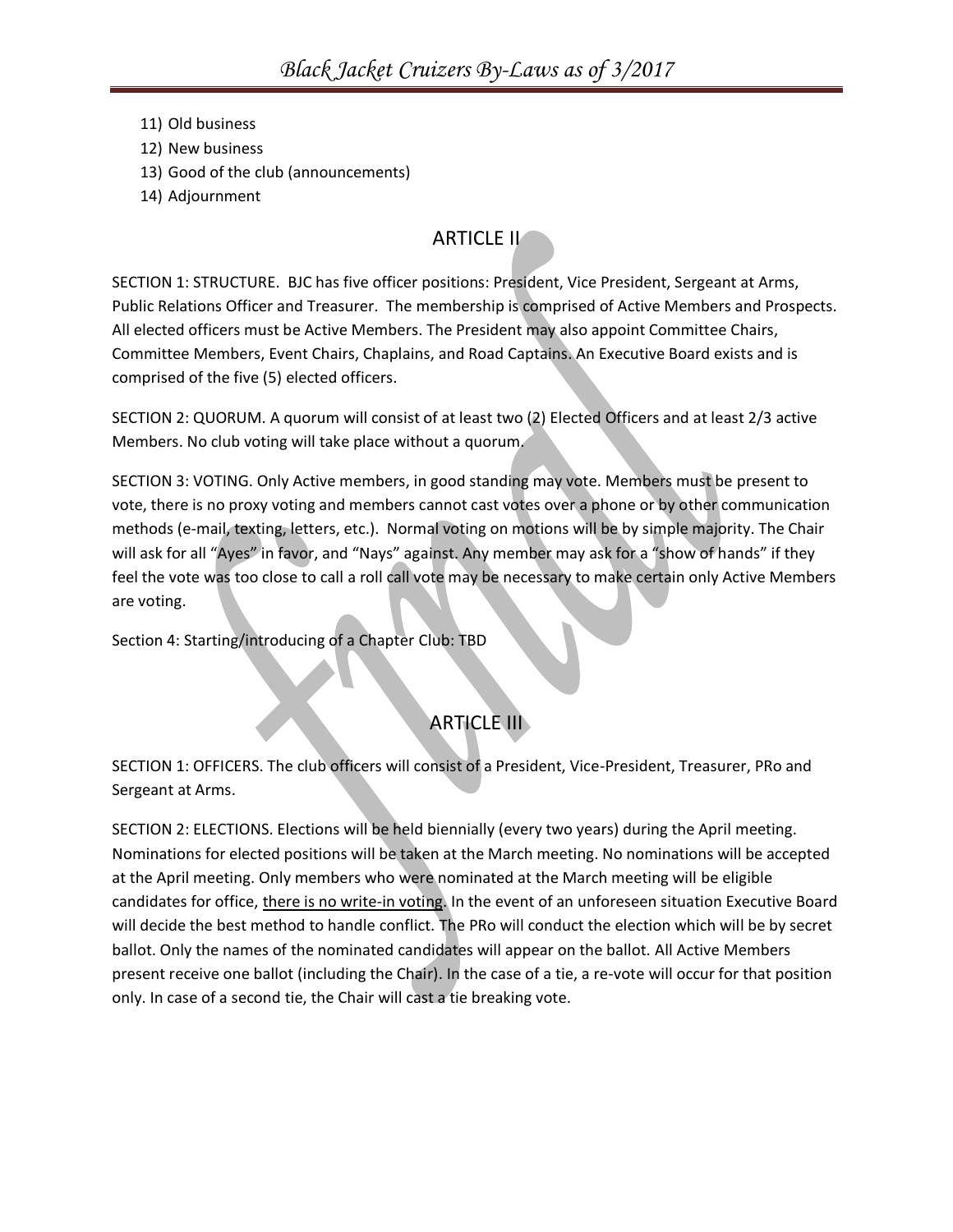#### SECTION 3: DUTIES OF THE OFFICERS.

- A. PRESIDENT: The president provides the leadership for the club and is responsible for the following: designating a Chair to preside over the monthly meeting, provide guidance on issues not covered by these by-laws that maintain the well-being of the club, be the spokesperson for the club in all situations including dealings with law enforcement, other clubs, organizations and businesses.
- B. VICE-PRESIDENT: The Vice-President will perform the duties of the President when absent, maintain a roster of all members, prospects, and hang-arounds with their club status, and perform duties as prescribed by the President.
- C. Public Relations Officer (PRo): The PRo records and maintains records of all Club business, handles all correspondence for the Club, sends out notices of regular or special meetings as required and conducts the clubs elections.
- D. SERGEANT AT ARMS: The Sergeant at Arms maintains and keeps order at club meetings and club functions as required, ensures that members adhere to club rulings, policies, and expected models of conduct when dealing with other members or outsiders, defends club members, property, or territory from outside threats, and acts as the parliamentarian during meetings.
- E. TREASURER: The Treasurer makes payments from Club funds, maintains financial records and presents a report at each monthly meeting, and monitors the clubs income and expenditures.

SECTION 4: EXECUTIVE BOARD. The executive board consists of members who were elected as officers of the club. The board holds scheduled monthly meetings. Emergency meetings can be called. The executive board is responsible for: the monitoring of conflicts within the club, the application of disciplinary procedures, the evaluation of Prospects and their progress, and making rulings on club matters, including disciplinary actions, and implementing initiatives for the well-being of the club.

SECTION 5: ROAD CAPTAINS. Club Road Captains plan the travel routes and organize the basic itinerary of the club prior to going on rides. Road Captains will also lead the club in formation while riding, and enforce club rules and procedures for group riding. Road Captains may ask for members to produce valid driver's licenses, insurance documents, and vehicle registrations in order to ride with the club.

Road Captain in Training:

- 1. Training RC will Observe leading RC from the second position,
- 2. Training RC at (drag position) will be observed by the Drag RC
- 3. Must know rider hand signals and maintain order at all times.
- 4. This process could take a period of one riding season unless failing to adhere to these responsibilities.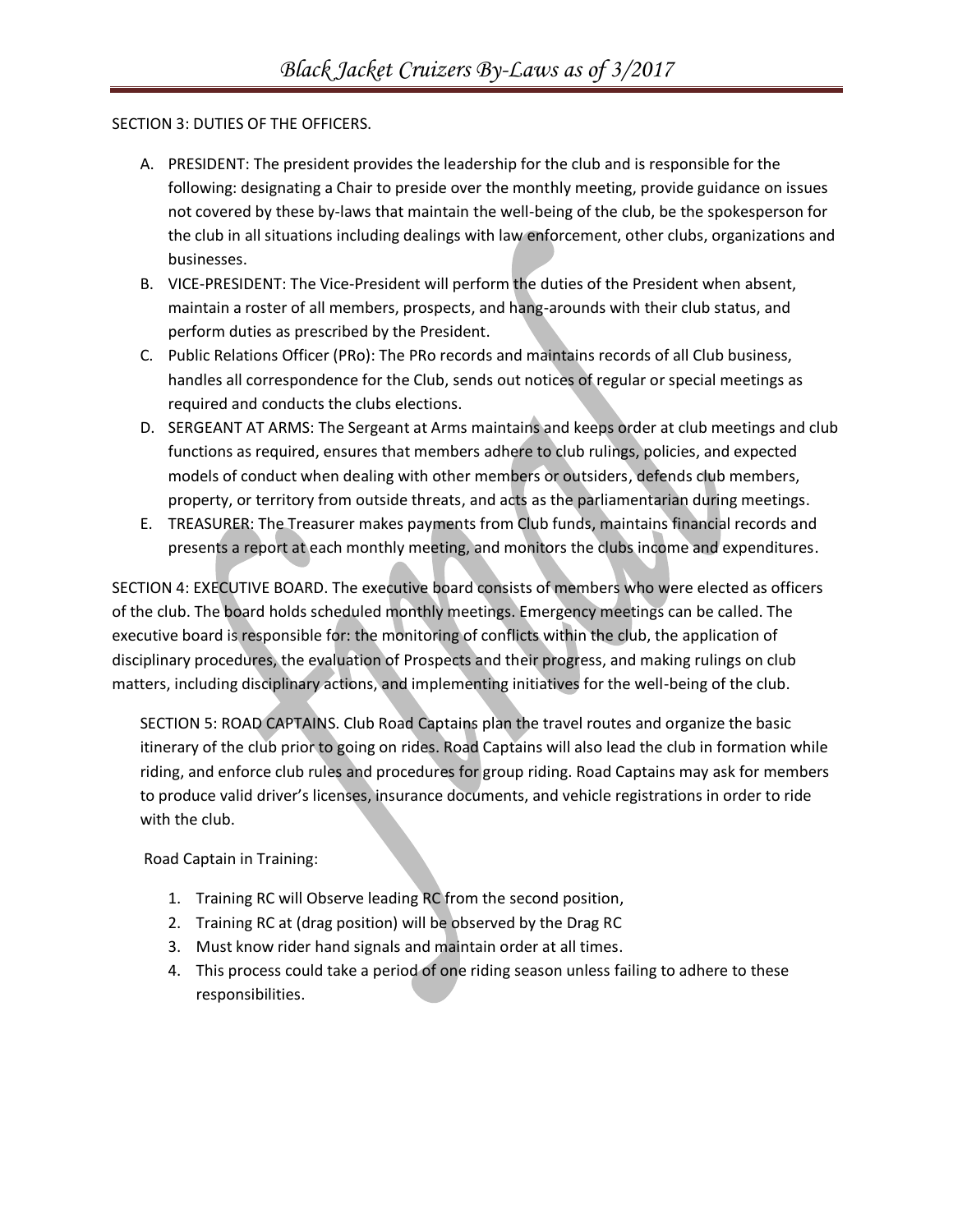#### ARTICLE IV

SECTION 1: Membership. There are four (4) levels of club affiliation: Active member, Prospect, Hangaround, and Friend of the club. Active Members and Prospects must own a motorcycle; have a valid operator's permit, proof of insurance and valid registration. The four different levels are defined as follows:

- A. ACTIVE MEMBER: An Active Member is someone who has been voted into the club by all BJC Active Club Members. He or she has demonstrated being in alignment with the principles, philosophy and by-laws of the club. This member has voting privileges and follows the club bylaws. Active Members are "full patch" (vest) members and are allowed to wear approved club "logo"(non vest) club apparel. Significant others, Wife's and or Girl Friends of Active members will be in an honorable status with no voting rights.
- B. PROSPECT: A prospect is someone who has stated a clear intention of being a full patch member of the club. All prospects must have an Active Member sponsor who must meet with the Executive Board to ask if the person can become a Prospect. Prospect must attend 3 consecutive general meeting with sponsor. Prospect must participate in 3 motorcycle rides with sponsor and each ride must reach 80 miles (40 miles each way). 5 or more patched members must witness these rides. After a period of no less than three (3) consecutive months, a Prospect can become an Active Member with a 2/3rds majority vote at a monthly meeting. Similarly, if the club feels the Prospect is no longer a good candidate for Active membership, they can remove the Prospect from the club with a 2/3rds majority vote at a monthly meeting. Prospect will purchase a black vest, rocker and club patch and wear at all times. Prospect must attend all club meetings, rides, and functions. Prospects have no voting privileges but must obey the club by-laws at all times. The induction to the club will be presented to the prospect after the 3 consecutive meetings and 3 club rides at a club meeting or event. The Executive Board can deny request.
- C. HANG-AROUND: A Hang-Around is a person who has stated an intention of prospecting for the club but has not either formally announced their desire to prospect yet or has not been presented to the club for a vote on their prospect status. The "hang-around period" may vary from person to person. A Hang-Around can become a prospect by 2/3 majority vote at a monthly meeting. Hang-Arounds may change their status from Friend of the Club to Hang-Around, and back again while deciding if the club is right for them.
- D. FRIEND OF THE CLUB: A Friend of the Club is a person who has made contact with the club (most commonly through a friendship or acquaintance with a full patch member), but who has not announced an intention of prospecting for membership. Friends of the club may be invited to join the club on rides or attend other club functions. Friends of the club wear no official club "colors" or patches.

SECTION 2: MEMBERSHIP REQUIREMENTS AND CODE OF CONDUCT. This is a list of membership requirements and the club Code of Conduct. All members must abide by these rules or face disciplinary procedures (up to and including suspension and dismissal from the club):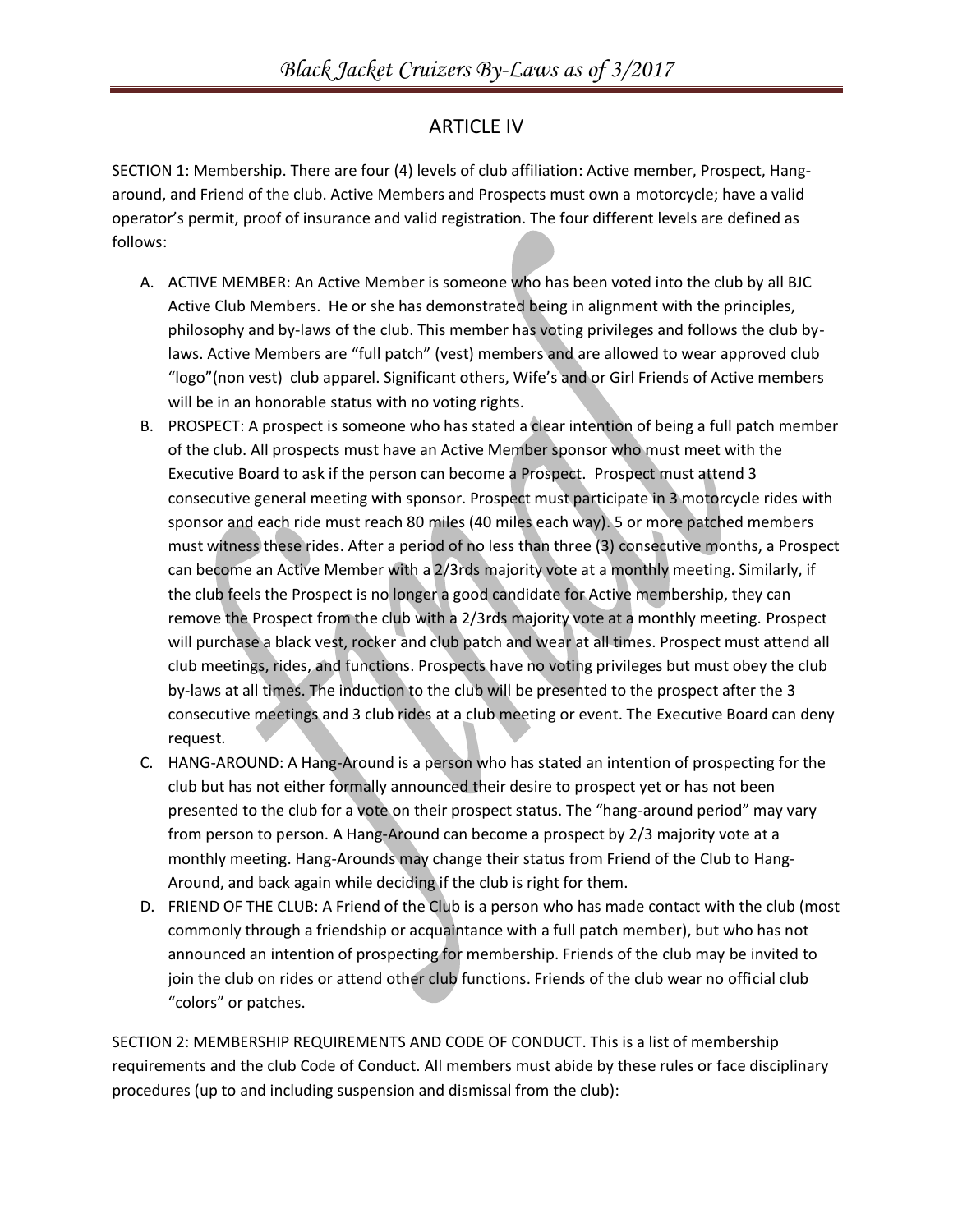- A) All Active and Prospect members must own a street-legal motorcycle and possess a valid Motorcycle license, insurance and registration.
- B) All members must be safety conscious and ride defensively.
- C) All members are held to their own individual accountability.
- D) All members must obey all local motor vehicle laws.
- E) All members will ride in staggered formation on group rides.
- F) All members will use group riding signals when riding with others.
- G) No member will ride while intoxicated or under the influence of illegal drugs.
- H) All members will wear their Full Patch colors at all club meetings, group rides and club events.
- I) All members will follow the BJC By-Laws.
- J) There will be no stealing among members.
- K) No member will destroy club property purposely.
- L) No member will take the attitude that he doesn't have to help other members and other members don't have to help him.
- M) No member will go against anything the club has voted for and passed.
- N) The club will always stay together on rides, runs, parties; field meets etc. and will not fraternize with club's rival clubs. The only way a member will be permitted to leave the main group will be to notify the president or whoever is in charge. When the time comes that the majority feels it is time to leave, we will all leave together. Anyone staying behind for a good reason will do so at his/her own risk and can expect no help.
- O) Club members shall not fight each other.
- P) Absolutely no talking about Club business to persons outside the Club
- Q) Respect is to be shown to all club members, officers, members, member's bikes, spouses/girl/boyfriends, house, job, etc. In other words, if it's not yours, 'don't Mess with it'.
- R) Respect your colors.
- S) Nothing will be worn on the back of your jacket except club colors.

### ARTICLE V

SECTION 1: BY-LAWS. This Constitution and By-Laws will not be set aside for any reason.

SECTION 2: AMMENDMENTS. The club's Constitution and Bylaws can be amended by the following procedures:

- A) Any Active Member may propose a By-law amendment. A proposed amendment must be presented in writing showing the Section "as written" and "as proposed". The member submitting the change is the amendment's sponsor.
- B) The proposed amendment will be read by the Chair then automatically tabled until next meeting.
- C) During Old Business at the next club meeting, the sponsor may have the amendment brought from the table for discussion. Amendments cannot be amended. Changes to the amendment require the process to begin anew. Sponsors are encouraged to discuss proposed amendments with members and officers before starting to avoid having to repeat the process.